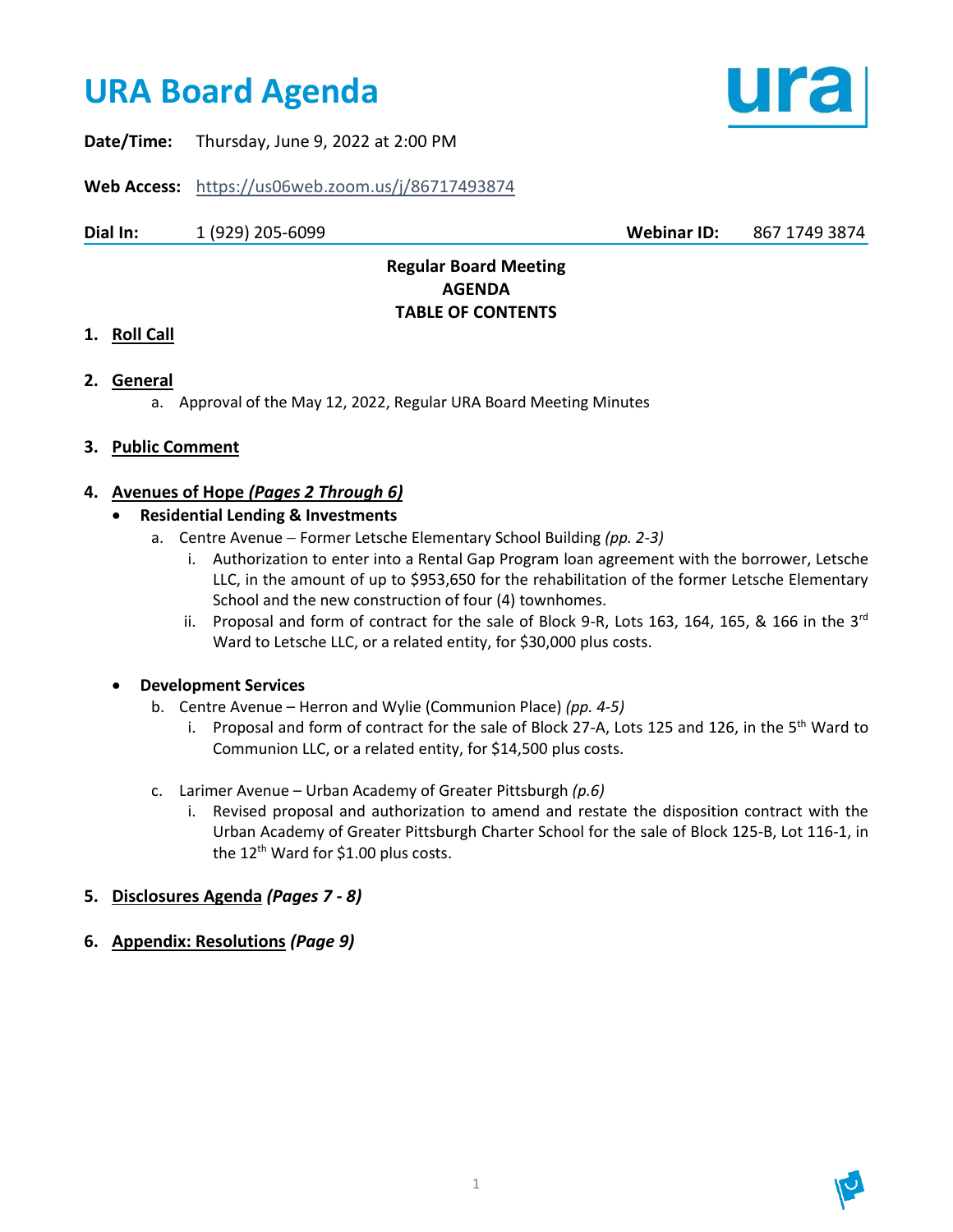## **Director's Report**

- **To:** URA Board of Directors
- **From:** Evan Miller, Acting Director of Housing Lending
- **Cc:** Greg Flisram, Executive Director
- **Date:** June 9, 2022
- **Re:** Agenda Item 4(a): Avenues of Hope − Residential Lending & Investments

## **4(a) Centre Avenue** – **Former Letsche Elementary School Building**

- i. Authorization to enter into a Rental Gap Program loan agreement with the borrower, Letsche LLC, in the amount of up to \$953,650 for the rehabilitation of the former Letsche Elementary School and the new construction of four (4) townhomes.
- ii. Proposal and form of contract for the sale of Block 9-R, Lots 163, 164, 165, & 166 in the 3<sup>rd</sup> Ward to Letsche LLC, or a related entity, for \$30,000 plus costs.

## **Authorization Details**

Authorization is requested to enter into a Rental Gap Program (RGP) loan agreement with the borrower, Letsche LLC, in the amount of up to \$953,650 for the rehabilitation of the former Letsche Elementary School and the new construction of four (4) townhomes, and to accept a proposal and form of contract for the sale of Block 9-R, Lots 163, 164, 165, & 166 in the 3rd Ward to Letsche LLC., or a related entity, for \$30,000 plus costs.

The Letsche School project, named after the former Letsche Elementary School in the Hill District's Crawford-Roberts neighborhood, is a redevelopment project that repurposes the former Letsche School site that has been vacant for approximately 15 years, as well as five (5) additional vacant parcels into housing, an urban garden, and a tot lot playground area. Due to the school's historical value, the developer, Beacon Communities Services, is to redevelop the building into a 42-unit mixed-income apartment building with accompanying community space as well as the construction of four (4) new townhomes on the adjacent vacant parcels.

Thirty-four (34) of these units will have rents set at affordable rates; 10 units will be for tenants with incomes at or below 60% Area Median Income (AMI), 19 units will be for tenants with incomes at or below 50% AMI, and five (5) units will be for tenants with incomes at or below 20% AMI. The remaining eight (8) units will be market-rate. The empty plot of land adjacent to the school will be transformed into the urban garden and tot lot. In addition to these units, the developer intends to construct four (4) new townhomes on an empty plot of land that sits opposite the school, facing Cliff Street. All townhomes will have rents set at affordable rates.

The project has received an award in the amount of \$1,250,000 in 9% Low Income Housing Tax Credits (LIHTC) from Pennsylvania Housing Finance Agency (PHFA), which will generate an anticipated LIHTC Equity amount of \$11,871,438. Federal Historic Tax Credits are also being sought and are expected to generate \$2,387,868. First mortgage financing is being sought through PHFA in the amount of \$1,062,512. Gap financing in the amount of \$2,250,000 and Project Based Voucher assistance for 25 units have also been requested under a Housing Authority of the City of Pittsburgh (HACP) Request for Proposals (RFP) submitted on April 26, 2022.

The developer has approached the URA requesting additional gap financing through the RGP. This would be a 3rd Mortgage Loan in the amount of \$953,650 repaid based on agreed upon percentage of project cash flow.

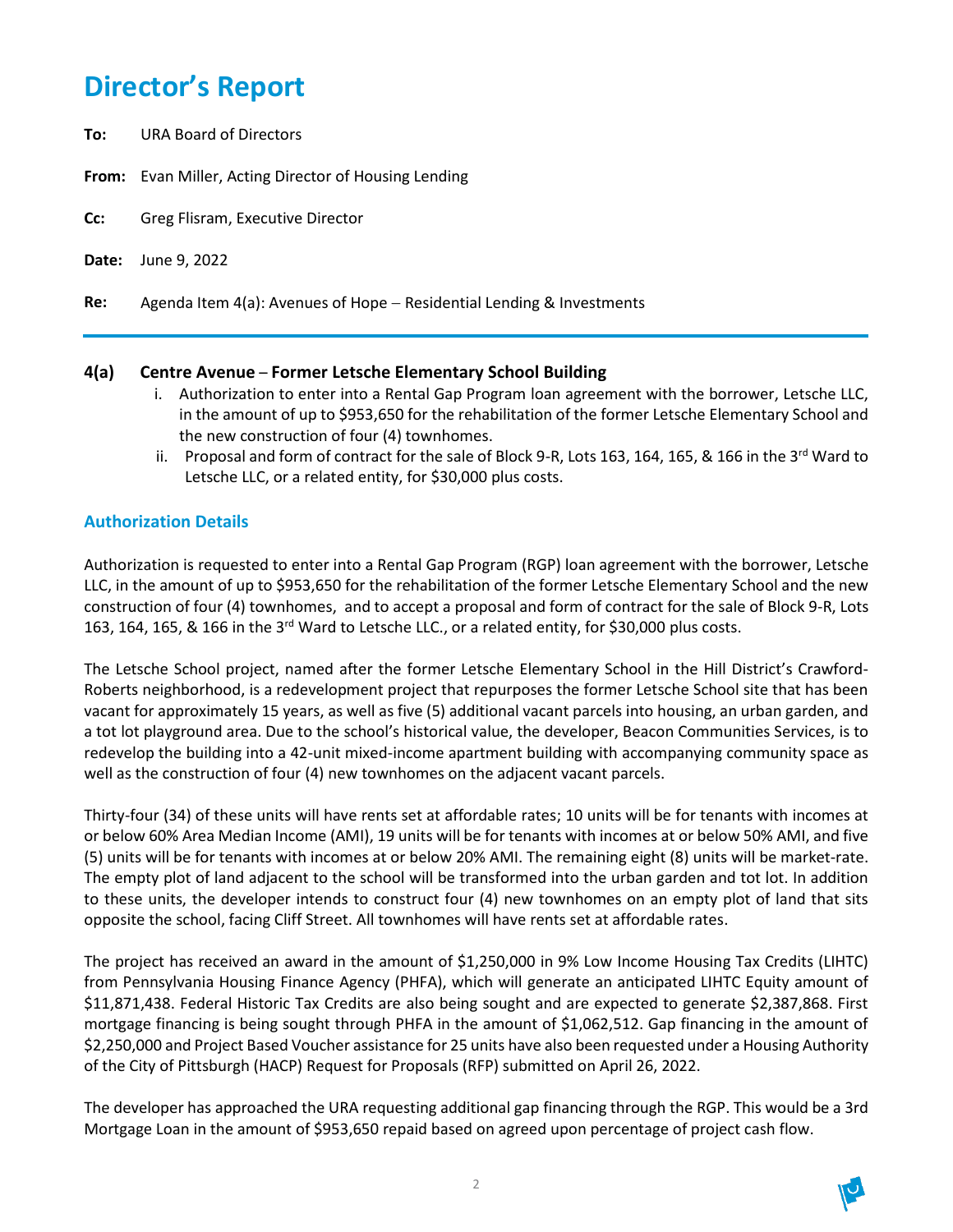The project is scheduled to close in the 4th quarter of 2022 with construction to start immediately. The construction period is 14 months and scheduled to be completed during the 4th quarter of 2023.

## **Development Sources**

| <b>Sources of Funds</b>                         |              |
|-------------------------------------------------|--------------|
| Permanent Financing - PHFA 1 <sup>st</sup> Lien | \$1,062,512  |
| Equity (LIHTC)                                  | \$11,871,438 |
| Equity (HTC)                                    | \$2,387,868  |
| Deferred Development Fee                        | \$433,247    |
| HACP Amortizing Loan $-2^{nd}$ Lien             | \$850,000    |
| HACP Cash Flow Loan - 4 <sup>th</sup> Lien      | \$1,400,000  |
| RGP Amortizing Loan (Pending) $-3^{rd}$ Lien    | \$350,000    |
| RGP Cash Flow Loan (Pending) - $5th$ Lien       | \$603,650    |
| <b>Total Project Financing</b>                  | \$18,958,715 |

| Uses of Funds                                              |              |
|------------------------------------------------------------|--------------|
| Acquisition                                                | \$993,225    |
| <b>Hard Costs</b>                                          | \$13,592,099 |
| Fees                                                       | \$1,022,640  |
| Miscellaneous Development Expenses                         | \$246,500    |
| <b>Construction &amp; Permanent Loan Financing Charges</b> | \$630,705    |
| Reserves                                                   | \$576,707    |
| Developer Fee                                              | \$1,500,000  |
| <b>Syndication Fee and Expenses</b>                        | \$396,839    |
| <b>Total Project Uses</b>                                  | \$18,958,715 |

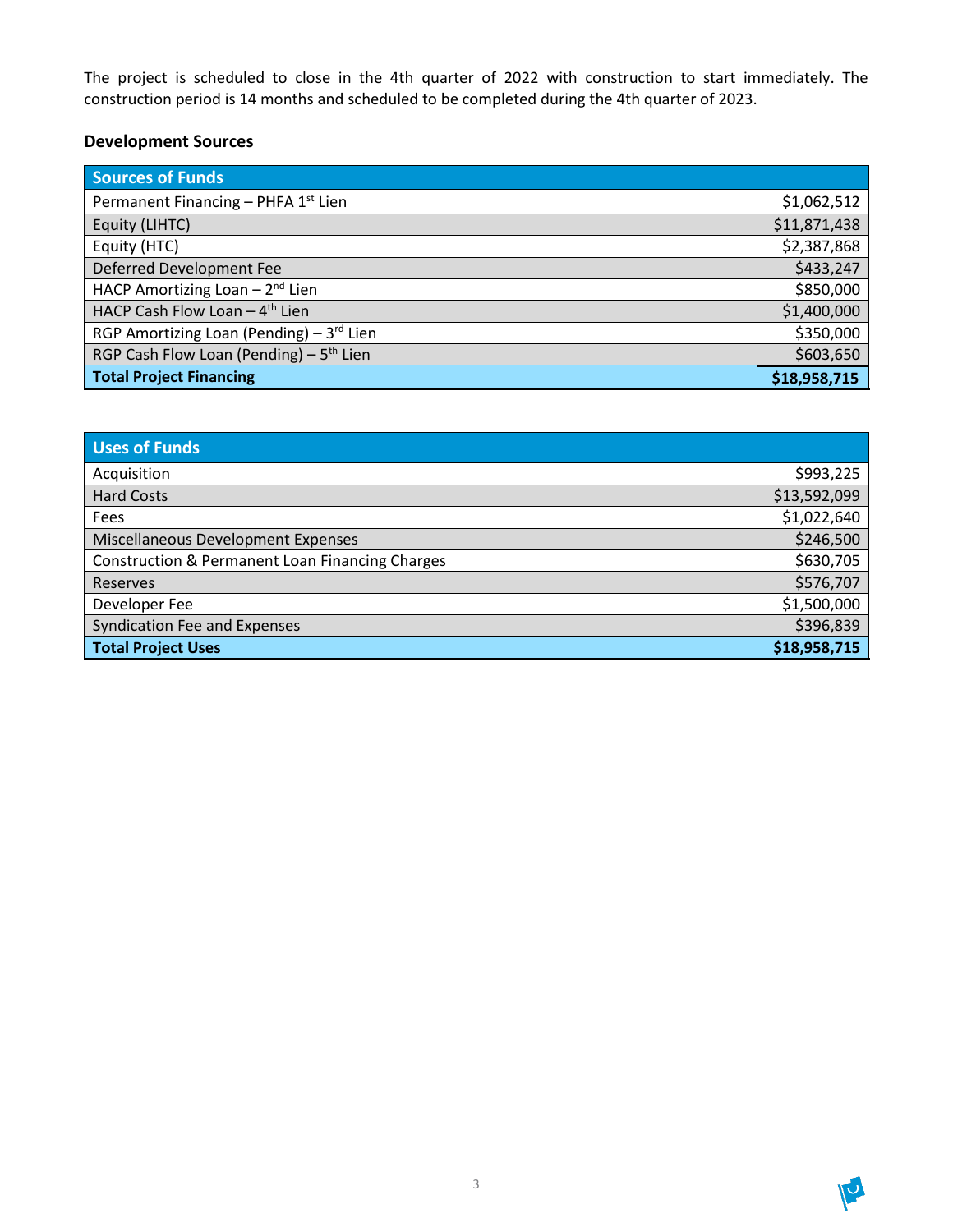## **Director's Report**

- **To:** URA Board of Directors
- **From:** Jennifer Wilhelm, Chief Lending & Solutions Officer
- **Cc:** Greg Flisram, Executive Director
- **Date:** June 9, 2022
- **Re:** Agenda Item 4(b): Avenues of Hope − Development Services

## **4(b) Centre Avenue** − **Herron & Wylie (Communion Place)**

i. Proposal and form of contract for the sale of Block 27-A, Lots 125 and 126, in the 5<sup>th</sup> Ward to Communion LLC, or a related entity, for \$14,500 plus costs.

## **Authorization Details**

Authorization is requested to accept the Redevelopment Proposal and enter into a disposition contract with Communion LLC, or a related entity, for their Centre Avenue Development "Herron & Wylie." Communion's Centre Avenue Request for Qualifications (RFQ) response includes two (2) parcels that are located on the property fronting the intersection of Herron and Wylie Avenues. One (1) parcel is vacant land, and one (1) parcel contains a vacant structure that will be rehabilitated. Combined, the parcels are approximately 2,465 square feet.

In July 2019, the URA released an RFQ seeking multiple developers to purchase and redevelop any portion of 170 publicly owned parcels along the Centre Avenue Corridor in the Middle Hill neighborhood. The goal of the RFQ was to select developers to work to implement uses and further concepts articulated by the community as described in the 2015 Centre Avenue Corridor Redevelopment and Design Plan and the 2011 Greater Hill District Master Plan. Central to the plan are the following priorities:

- Creating opportunities for minority and local developers
- Revitalizing Centre Avenue as the neighborhood's primary retail, institutional, and cultural node as well as a strong residential neighborhood
- Building upon the African American cultural legacy
- Creating family-friendly housing without displacement
- Fostering economic empowerment
- Producing comprehensive sustainability and quality design.

At its February 2020 Regular Board Meeting, the URA authorized a period of Exclusive Negotiations for Communion LLC's project Herron & Wylie. The Herron & Wylie redevelopment includes the construction of a 2,803 square foot building and the rehabilitation of an existing three-story structure that, upon completion, will include three (3) first floor offices and collaborative space. Communion, LLC will serve as the offices' anchor tenant, with the remaining office space rented out at an affordable commercial rent rate. Above, a residential area will include six (6) one-bedroom units of 550-750 square feet each, and two (2) two-bedroom units of 900 square feet each. Of the eight (8) total units, at least 50% of the units will be affordable to tenants at 60%-80% AMI. Total development costs are estimated at \$3,106,186.

The MWBE Program Officer has received and reviewed an MWBE narrative for this project.

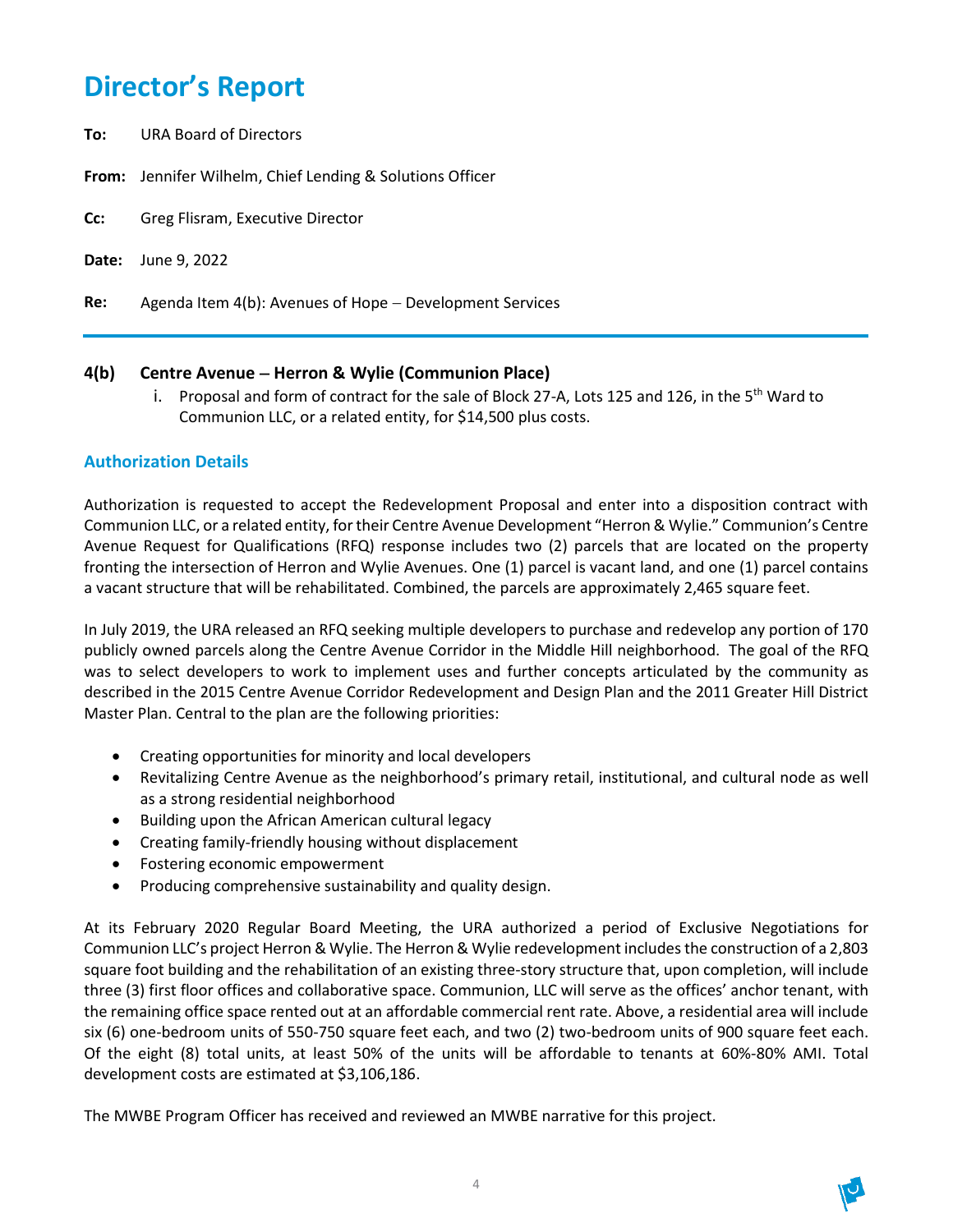Prior to the sale of this property, the proposed development will again be presented to the URA Board for approval of final working drawings and evidence of financing and for authorization to execute the deed. Further, such final approvals will not include authorization to begin construction or authorization to begin construction on infrastructure improvements unless designs have been sufficiently vetted with community stakeholders and URA staff.

In partnership with Council District 6, the URA held a community meeting on November 14, 2020, to present the Centre Avenue Round 1 RFQ proposals for the community input. Community stakeholders scored each project presented, on:

- The project's concept
- Community benefit
- Alignment with the Greater Hill District Master Plan and the Centre Avenue Corridor Design Plan.

Lakeisha Byrd presented her proposal during the community meeting and received an approval score of 100% for the project concept. Responses received from the community highlighted the importance of a live-work space and the potential for future development on Herron Ave.

Communion LLC is a limited liability company with a mailing address of 2144 Wylie Avenue, Fl 3, Pittsburgh, PA 15219. Lakeisha Byrd is the Owner.

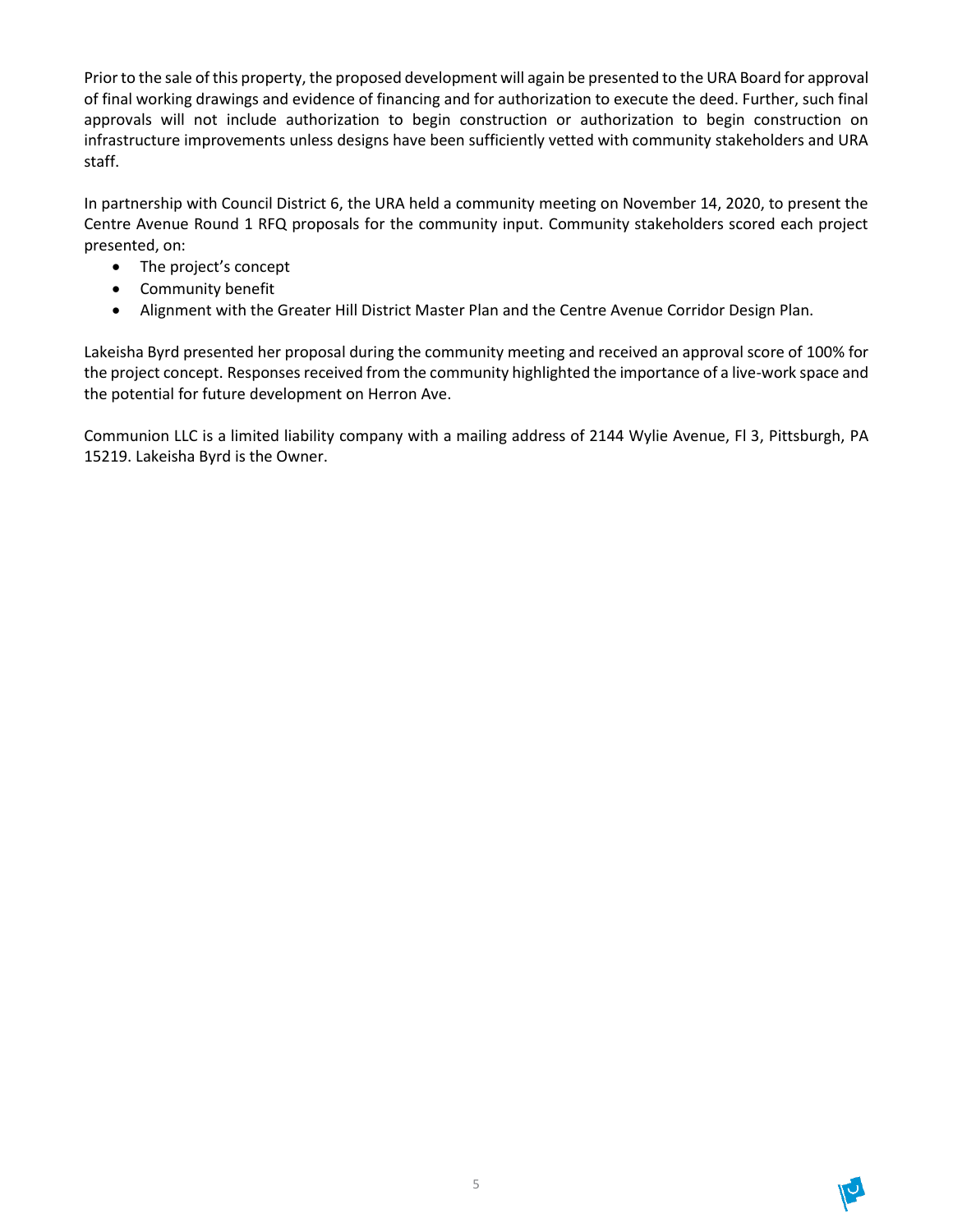## **Director's Report**

- **To:** URA Board of Directors
- **From:** Jennifer Wilhelm, Chief Lending & Solutions Officer
- **Cc:** Greg Flisram, Executive Director
- **Date:** June 9, 2022
- **Re:** Agenda Item 4(c): Avenues of Hope − Development Services

### **4(c) Larimer – Urban Academy of Greater Pittsburgh**

i. Revised proposal and authorization to amend and restate the disposition contract with the Urban Academy of Greater Pittsburgh Charter School for the sale of Block 125-B, Lot 116-1, in the 12<sup>th</sup> Ward for \$1.00 plus costs.

### **Authorization Details**

Authorization is requested to approve the revised proposal package and amend the disposition contract for the sale of Block 125-B, Lot 116-1, in the 12<sup>th</sup> Ward to Urban Academy of Greater Pittsburgh Charter School ("Urban Academy") for \$1.00 plus costs. This City-owned parcel is in the process of being transferred to the URA, and eventual conveyance to Urban Academy will be contingent on successful completion of that transfer. Located at the northeast corner of Meadow Street and Xenia Way, the parcel contains approximately 11,291 square feet.

#### **Background**

URA Board Resolution 365 (December 10, 2020) authorized acceptance of the redevelopment proposal package and execution of a disposition contract for sale of the parcel for Urban Academy to expand its footprint by creating a green space to enrich academic, social, and emotional learning opportunitiesfor its students and as an attractive, nurturing space for the Larimer community. The campus green was planned to include the property that is the subject of this authorization along with an adjoining 5,303-square-foot parcel at the northwest corner of Meadow and Turrett Streets that Urban Academy is acquiring directly from the City.

Realizing that the new development would eliminate much needed off-street parking for faculty and visitors, Urban Academy would like to amend the design to include portions of an adjacent parking lot to increase offstreet parking which is currently very difficult to find in the community. The amended design would offer approximately 6,634 square feet of parking space and approximately 8,874 square feet of greenspace.

Total project costs are budgeted at approximately \$500,000 to be funded entirely by redeveloper equity.

Authorization is contingent on approval of MWBE and MWI Narratives for this project by the MWBE Program Officer.

Urban Academy of Greater Pittsburgh Charter School is a Pennsylvania nonprofit organization with a mailing address at 437 Turrett Street, Pittsburgh, PA 15206. K. Chase Patterson is Chief Executive Officer.

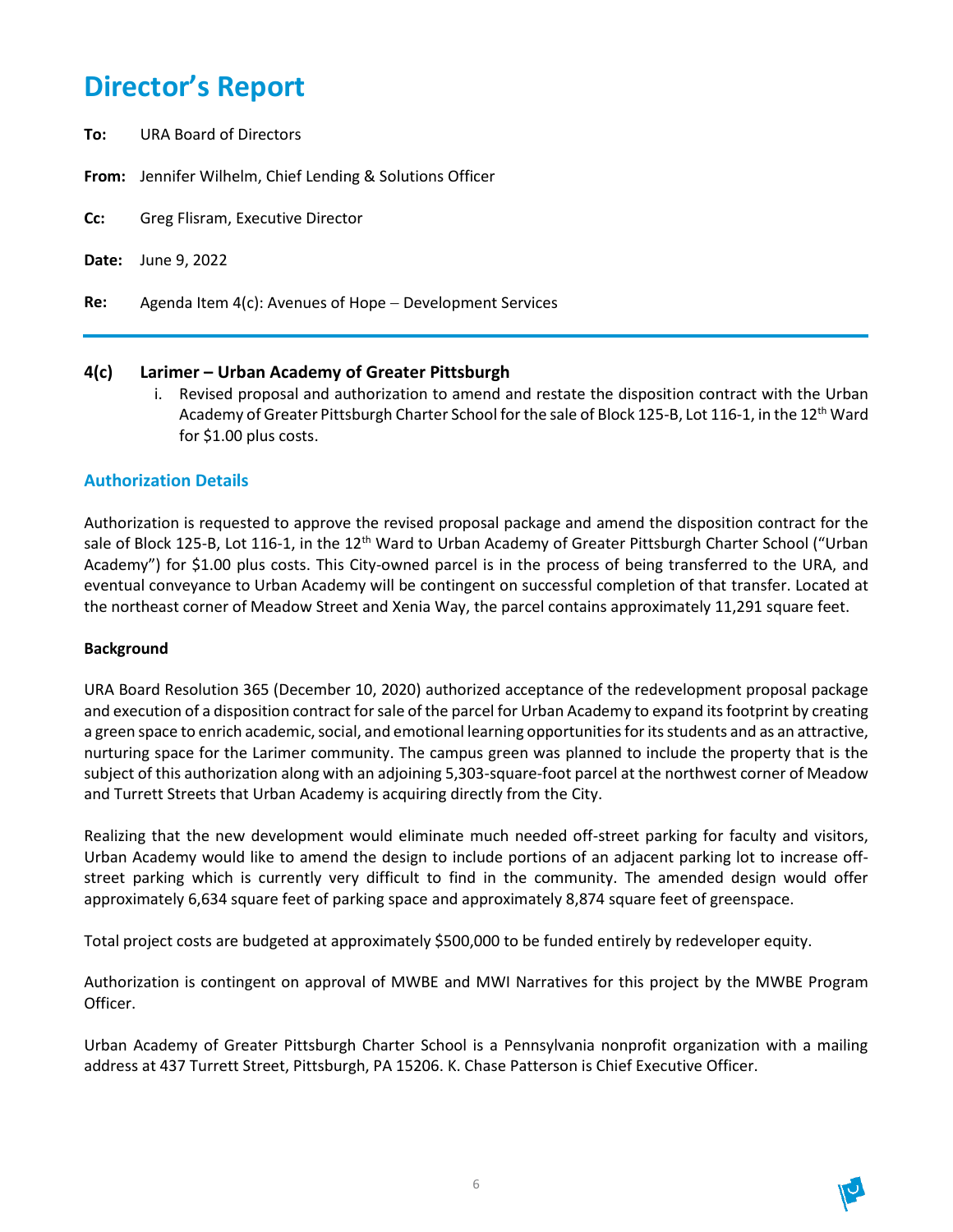## **Regular Board Meeting June 2022 DISCLOSURES AGENDA**

## **1. Agreements/Amendments**

- a. Authorization to provide an internal bridge loan to the URA up to \$500,000 for the completion of Station Euclid - Penn Circle project, with funding sourced from the Pittsburgh Development Fund and/or Commercial Loan Repayment Account (CLRA), and with repayment sourced from ELTRIDRA cash flow repayments to URA pooled investment loan.
- b. Authorization to approve of Rae Ann Driscoll, a URA Employee, to receive a Down Payment Closing Cost Assistance Deferred Loan.
- c. Authorization for a Driveway easement agreement in favor of Cynthia Ann and Richard M. Henderson (owners of 264 Glass Run Road, Block 92-H, Lot 120, in the 31<sup>st</sup> Ward [Hays]) for Block 31-G, Lot 200, in the 31<sup>st</sup> Ward.
- d. Amendment of Resolution 41 (2022), authorizing the Urban Redevelopment Authority of Pittsburgh to apply for funding from the Department of Community and Economic Development (DCED) Statewide Local Share Account program on behalf of the nonprofit project leads, in an amount not to exceed \$1,000,000 per project. Resolution 41 (2022) is hereby amended to identify the nonprofit subgrantee leads and project-specific request amounts.
	- i. Veterans Place of Washington Boulevard − \$500,000
- e. East Hills Prestigious Hills
	- i. Authorization to amend Resolutions 261 (2021) and 33 (2022) to change appointed bond counsel from Clark Hill PLC to Denton Cohen & Grigsby, P.C. with respect to the issuance of the Bonds.
	- ii. Authorization to amend Resolution 261 (2021) and 33 (2022) to permit the issuance of the Bonds for Prestigious Hills (f/k/a Second East Hills) in either a public offering or a private placement with one or more financial institutions.
- f. Bluff 23 Miltenberger Mixed-Use Redevelopment
	- i. Authorization to extend exclusive negotiations with Epic Development, LLC, for the sale of the following publicly owned properties, for a period of six (6) months:

| Ward | Block/Lot      | <b>Address</b>         | <b>Current Owner</b> |
|------|----------------|------------------------|----------------------|
|      | $11 - 1 - 95$  | 0 Forbes Avenue        | URA                  |
|      | $11 - 1 - 96$  | 23 Miltenberger Street | URA                  |
|      | $11 - 1 - 101$ | 0 Forbes Avenue        | URA                  |

## **2. Certificates of Completion**

- a. Ratification of Certificate of Completion for Manchester Row House Renaissance, LLC, for Block 22-K, Lots 34, 38, 39, and 136; and Block 22-L, Lots 289 and 298-B, in the  $21<sup>st</sup>$  Ward (residential rehab – Lake Street, Fulton Street, Rush Street, and Warlo Street).
- b. Certificate of Completion for Pittsburgh Housing Development Corporation for Block 27-B, Lot 72 (subsequently consolidated into the parcel now known as Block 27-B, Lot 74), in the 5<sup>th</sup> Ward (residential side yard – 800 Bryn Mawr Road).

### **3. Appointments**

a. Authorization of the appointment of Kyle Chintalapalli, Chief Economic Development Officer, City of Pittsburgh, and Damara Carter, Controller, URA, to the Pittsburgh Urban Initiatives Governing Board for three-year terms.

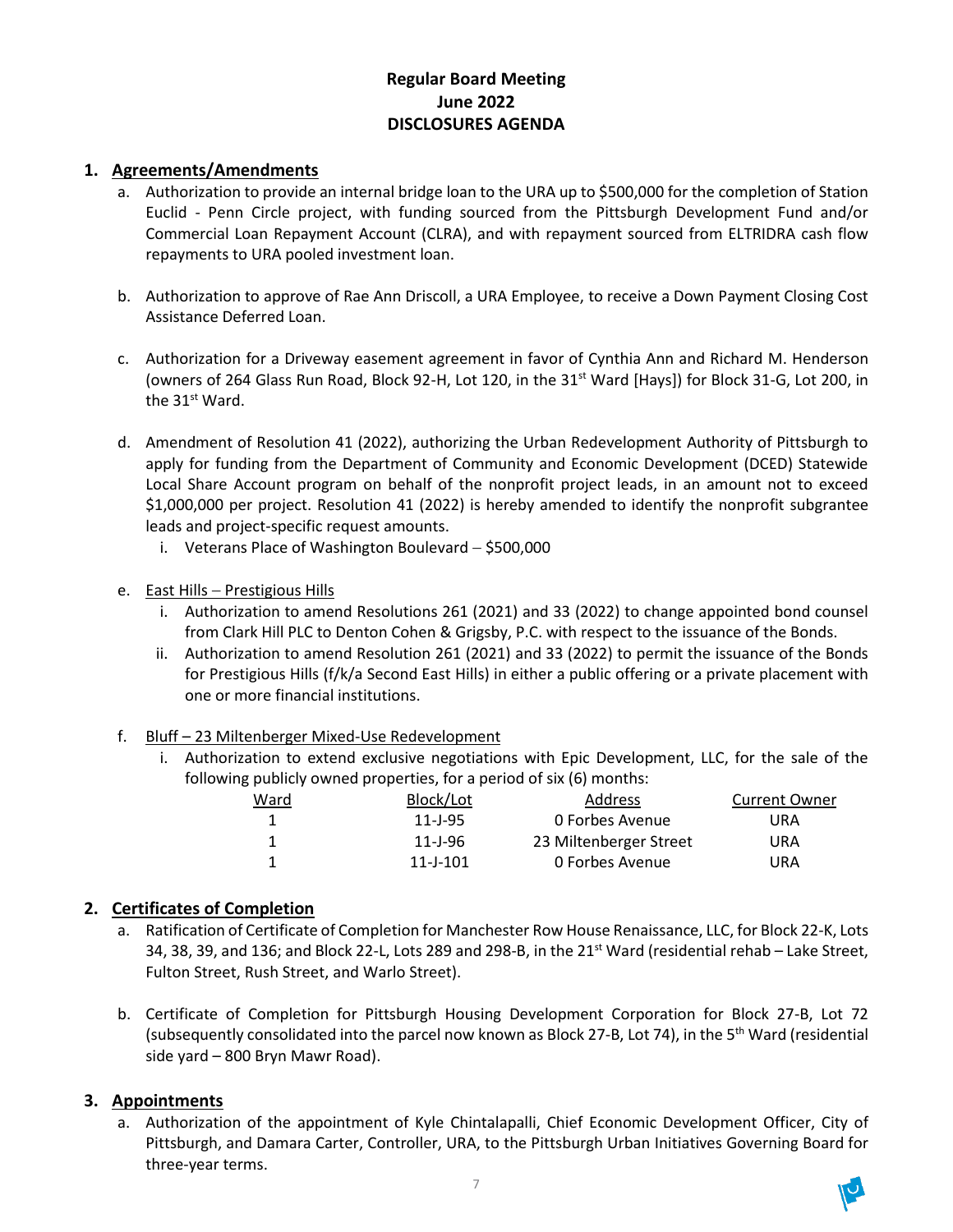## **4. Side Yard Sale**

- a. Proposal, form of contract, final drawings, final evidence of financing, and authorization to execute a deed to Katie Holler for the sale of Block 50-F, Lot 148, in the 10th Ward for \$11,200 plus costs (Rosetta Street – side yard sale)
- b. Proposal and form of contract for the sale of Block 175-C, Lot 308, in the 13<sup>th</sup> Ward to One Call Handles All Landscaping and Trucking LLC for \$2,000 plus costs (Hale Street playground – Homewood).

## **5. Dispositions**

- a. Recission of Resolution 433 (2020) Conveyance, for consideration of \$1.00, of Lot 6 in the H. J. Heinz Company Plan (Block 24-H, Lot 138, in the 24th Ward) to Jeff C. Kumer pursuant to the exercise of his November 12, 2001, option to purchase.
- b. Conveyance, for consideration of \$1.00, of Lot 6 in the H. J. Heinz Company Plan (Block 24-H, Lot 138, in the 24<sup>th</sup> Ward) to 1800 River Parcel, LLC, a Delaware limited liability company, pursuant to the exercise of November 12, 2001, option to purchase.